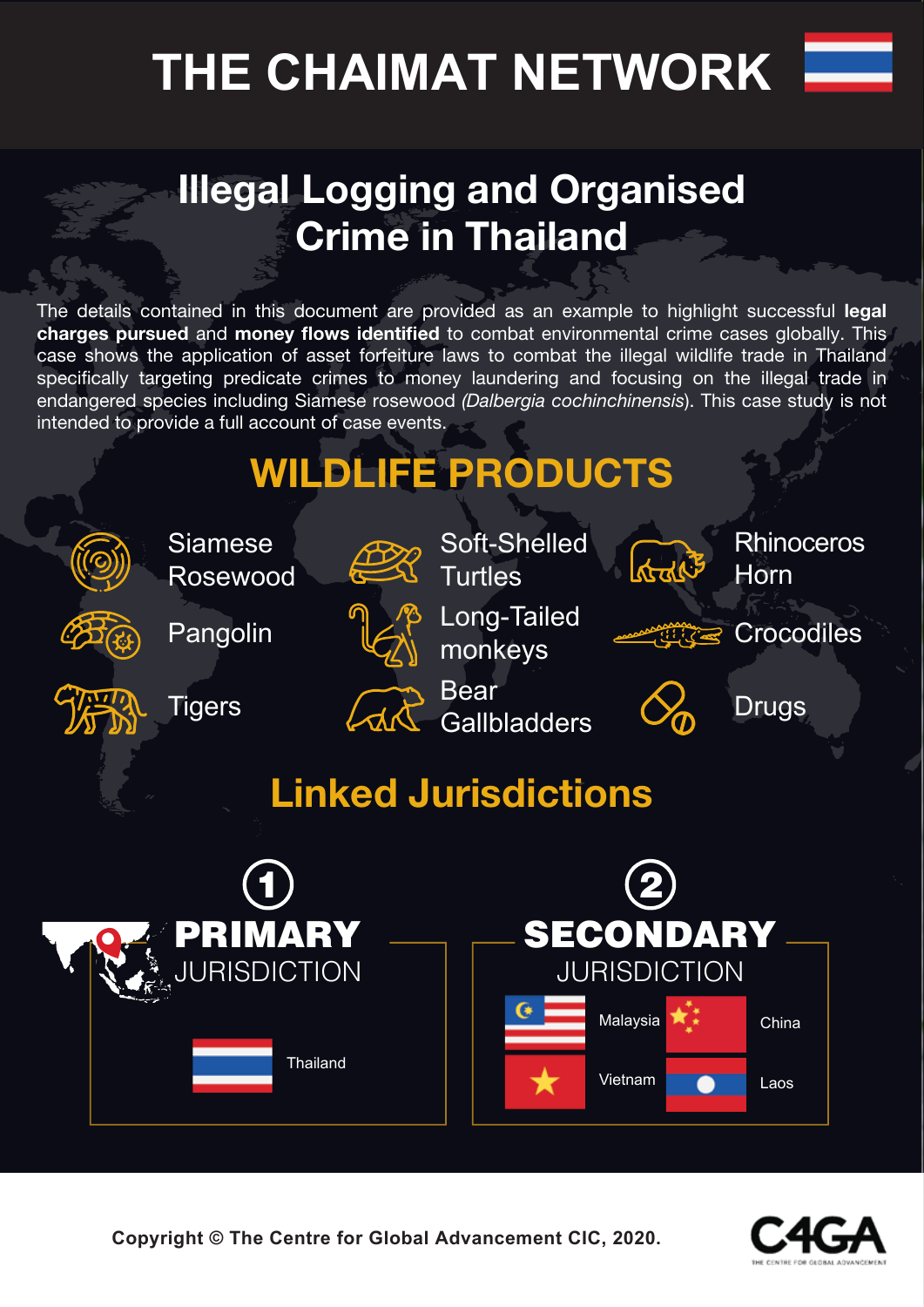### **Legal Charges**

#### Asset Forfeiture

155 assets were forfeited worth an estimated Thai Bhat 112,842,379 (circa US \$3,707,411) were ordered to be forfeited to officials. This included cash, cars, gold, weapons, land, bank accounts, art and other property.

### **Legislation**

**The Anti-Money Laundering Act 1999**

### **Summary**

A financial investigation was pursued in Thailand relating to a network of family members involved in illegal logging and the illegal trade of endangered species. In April 2014, the police intercepted a potential illicit trade related to Siamese rosewood (*Dalbergia cochinchinensis*) where the lead suspect was found in possession of THB 4,700,000 in cash to pay for the rosewood. Subsequent police searches revealed a number of assets that were seized along with a Siamese rosewood price recording book and a record book of tiger remains. A mobile phone search of the lead suspect identified that the LINE mobile phone application was used to purchase pangolins and the Siamese rosewood. Further investigations revealed the network was connected to other criminal cases, including drugs, corruption, other wildlife products and weapons.



**UNCOVERED CRIMINAL NETWORK**

### **Legal Outcome**

Breaches of multiple laws were considered by authorities for each of the syndicate members. The final outcome of this case shows that Thai authorities were able to recover assets worth 112m Thai Bhat linked to the predicate crimes.

Relevant legislation that was considered is listed below:

- The Wild Animal Preservation and Protection Act (1992)
- The Forestry Act (1941)
- National Reserved Forest Act (1964)
- Anti-Money Laundering Act (1999)
- National Parks Act (1961)
- Customs Act (1926)

**Copyright © The Centre for Global Advancement CIC, 2020.**

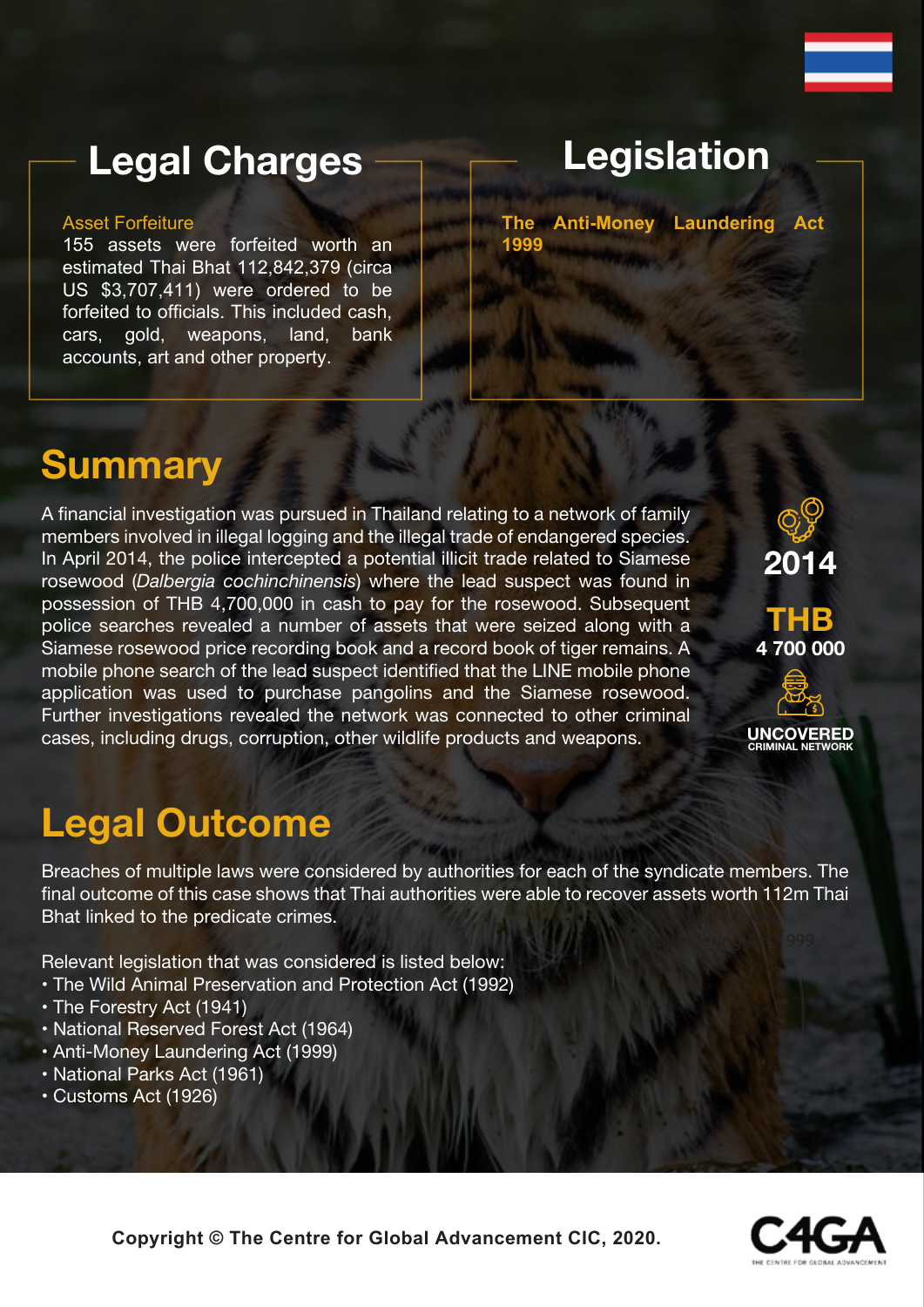### **The Financial Investigation**

#### Payment Methods

A number of payment methods were used to transfer illicit funds across the network in Southeast Asia with the source of funds alleged to originate from multiple sources in Vietnam. Multiple currencies were exchanged, including the United States dollar (USD), Thai Baht (THB), Lao Kip (LAK) and Vietnamese Dong (VND).





#### **Cash**

Cash was still heavily used and the lead suspect was found in possession of 4,700,000 Thai Bhat (Approximately US \$150,000) that was alleged to be in payment for Siamese rosewood.





#### Barter Trade

Barter trade was also alleged where rosewood timber was traded for drugs as part of a value exchange without the use of currency.





### Use of Payment **Technologies**

The mobile application LINE was used to purchase rosewood and pangolin products.



#### Use of a Currency Exchange Bureau in Laos and the Banking System

Details of the case show that cash (Vietnamese Dong and US Dollars) was physically transported across the border from Vietnam to Laos where it was exchanged for Thai Baht through a currency exchange bureau. The funds were then remitted to the business and personal bank accounts of The Chaimat network in Thailand via the banking system.



**Copyright © The Centre for Global Advancement CIC, 2020.**